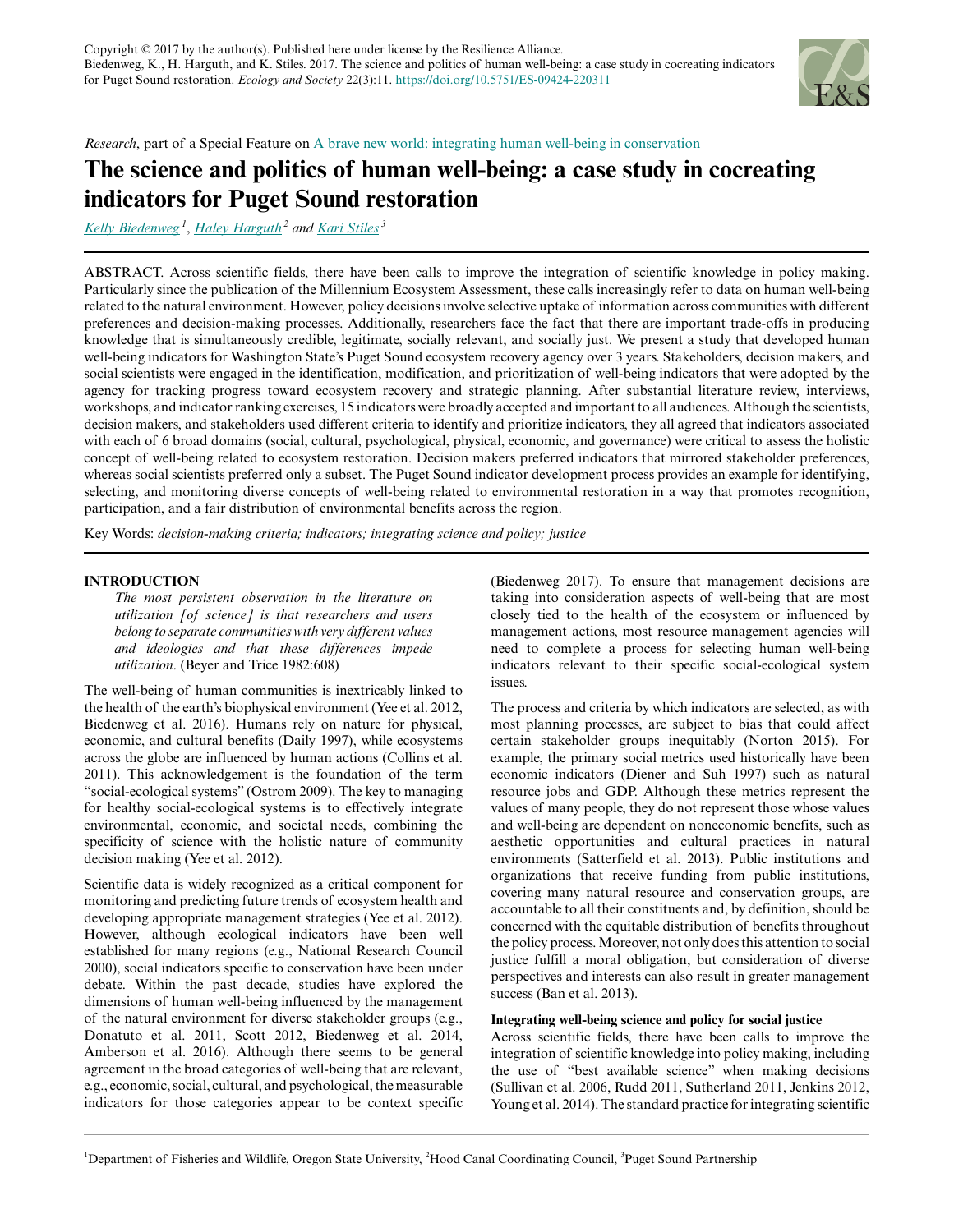knowledge into policy tends to be linear, maintaining a gap between the information creator and the information user (Young et al. 2014). This approach is flawed, however, in that it ignores the fact that knowledge is often more relevant when cocreated (Cash et al. 2006), that the policy process incorporates a variety of information types and competing values (Rose 2015), and that scientific information often does not match policy needs and timelines (Vogel et al. 2007). These flaws have resulted in recommendations to engage in interdisciplinary, two-way interaction focused on building interpersonal relationships to address scientific and policy needs (Young et al. 2014). In particular, researchers have suggested that scientists and decision makers conduct more "boundary work" (Rose 2015), jointly developing research and policy, promoting transdisciplinary research, incentivizing long-term dialogue among decision makers and scientists, and embedding scientists in policy-making agencies (Jenkins et al. 2012, Young et al. 2014, Rose 2015).

The lack of utilization of scientific data is a pervasive issue, to the extent that researchers in the field of management try to understand this great divide (i.e., Pelz 1978, Beyer and Trice 1982). They have found that policy decisions involve iterative, selective uptake of information across inherently different communities with different values and processes, whereas scientific information is based on a structured, data-gathering process by a select group of individuals. The integration of these various methods and preferences implies important trade-offs to produce "knowledge that is simultaneously credible, legitimate and relevant" (Young et al. 2014:389). We argue that this is also critical for producing knowledge that can result in socially just decisions.

The consideration of social justice in environmental issues has diverse theoretical foundations (Schlosberg 2007, Edwards et al. 2016). Early theories in the United States focused on distributing risks equitably across social groups that often received disproportionate impacts based on their social class or race (Schlosberg 2013, Martin et al. 2016). More recently, environmental justice frameworks have become increasingly pluralistic, as represented in Amartya Sen's (1999) foundational work on capabilities. This conceptualization argues that justice goes beyond the distribution of risks and benefits to incorporate recognition and participation in a process (Edwards et al. 2016). In so doing, it prioritizes the ability of individuals to live the life that they personally define as worthwhile.

Although rarely explicit in the justice literature, some argue that the capabilities approach to environmental justice is inherently about guaranteeing individual and community well-being (Edwards et al. 2016). The theoretical foundations of well-being can be found in several social sciences. Within economics and development, Sen (1999) identified subjective satisfaction, material support, and the ability to fulfill an autonomous life as three critical components of well-being. The psychological literature identifies two fields of well-being: hedonic, the experiences that influence an individual's daily happiness; and eudaimonic, the broad components that allow the community to "live the good life" (Kahneman et al. 2003). The hedonic conceptualization of well-being may be more aligned with the traditional equity-based approaches to environmental justice, whereas eudaimonic well-being may be better framed by pluralistic constructs of environmental justice (Edwards et al.

2016). Anthropology, geography, and sociology may consider well-being in a more relational sense (White 2010), where wellbeing is a process rather than a state. In this case, measurement of well-being would be more qualitative and grounded in political processes rather than quantitatively grounded in science.

Because of the fundamental link between well-being and social justice, selecting human well-being indicators to inform conservation strategies provides many opportunities to promote justice. For example, scientists tend to rate potential indicators based on various dimensions of their scientific rigor (Samhouri et al. 2009), decision makers may be more concerned with whether the potential indicators are understandable to the broad public, and members of the public may be motivated by the factors that will enable their individual daily happiness. One way to make these preferences transparent is by using criteria to guide decision making (Samhouri et al. 2009). Criteria are explicit qualities that represent the values of those making a choice, such as whether the indicator is theoretically sound or easily understood.

We compare the preferences for human well-being indicators by local stakeholders, social scientists, and regional decision makers. We will answer the following questions using a case study based in the Puget Sound of Washington State: How can the integration of stakeholder, scientific, and policy preferences help us integrate local, scientific, and political priorities when selecting indicators of well-being that will be used for natural resource monitoring and target setting? What does the selection of well-being indicators have to do with social justice?

## **Context**

The Puget Sound is home to more than 4 million people living in 12 counties and 19 tribes, spread across 4 marine basins (Puget Sound Institute 2015). This complex social-ecological system has a state governing body, the Puget Sound Partnership (the Partnership), that is charged with coordinating the recovery of Puget Sound from mountain tops to white caps with 6 main goals (Puget Sound Partnership 2014):

- **1.** Healthy people are supported by a healthy Puget Sound.
- **2.** Our quality of life is sustained by a healthy Puget Sound.
- **3.** Species and the web of life thrive.
- **4.** Habitat is protected and restored.
- **5.** Rivers and streams flow at levels that support people, fish, and wildlife.
- **6.** Marine and fresh waters are clean.

The Partnership has three governing and advisory bodies: the Science Panel (SP), an interdisciplinary group of 13 regional experts that act as scientific advisers; the Ecosystem Coordination Board (ECB), a group of 27 diverse stakeholder representatives from federal, state, local, and tribal governments, natural resource industries, business and development, and environmental nongovernmental organizations (NGOs) that act as stakeholder advisers; and the Leadership Council (LC), which is a governorappointed council of 7 citizens tasked with making executive decisions. Partnership coordination involves cities, counties, tribes, private companies, state and federal agencies, and academic and nonprofit organizations. Henceforth, the term "decision makers" will apply to both the ECB and the LC.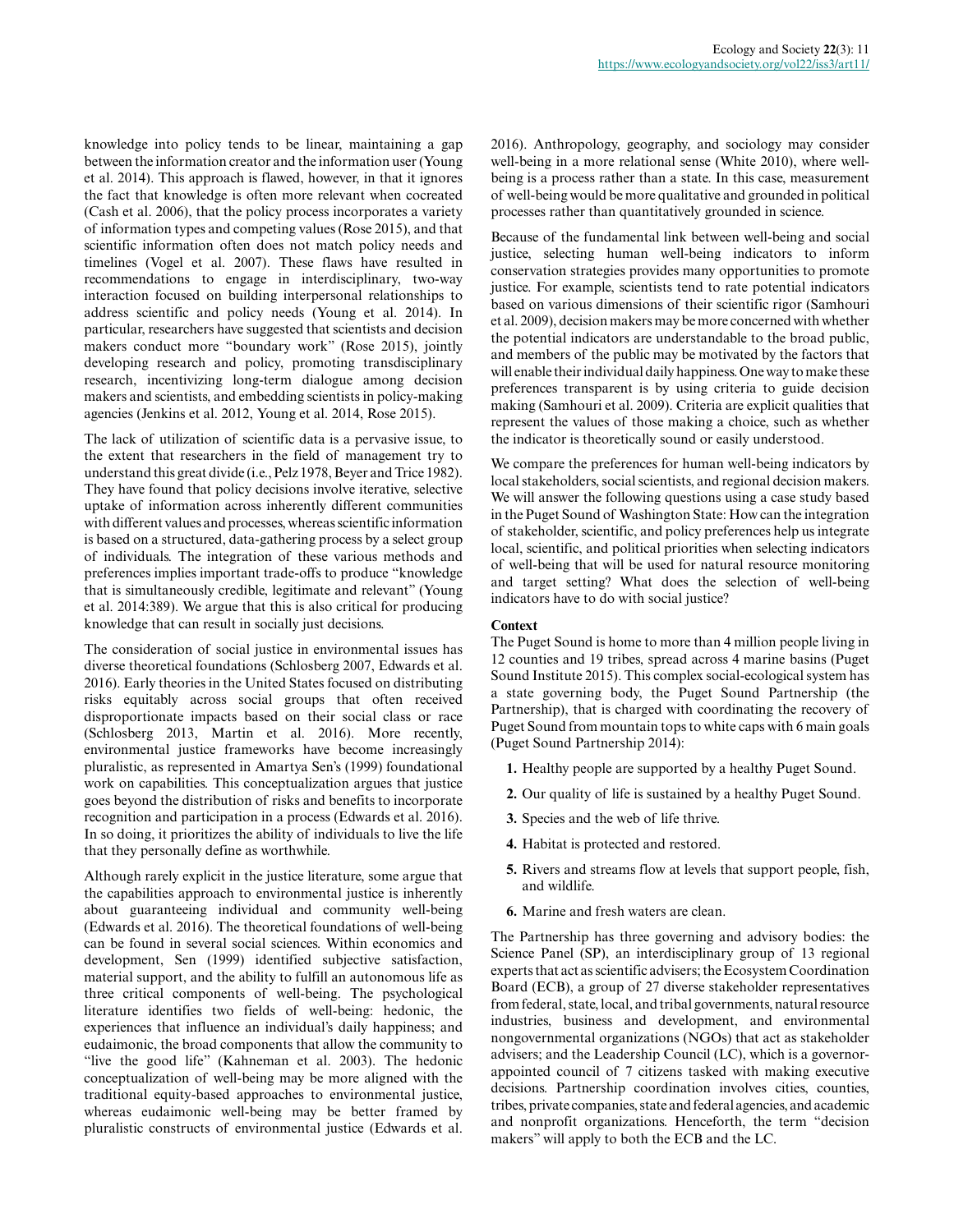In 2010, the Partnership adopted 21 "vital signs," or scienceinformed measures made up of 1 or more indicators and associated recovery targets, to monitor the status of recovery and facilitate strategy development. These initial indicators were largely focused on the ecological system, goals 3 through 6 in the statute, with the charge of developing appropriate human health and well-being indicators over time (Wellman et al. 2014). For example, water quality indicators included metrics of toxics in fish, marine sediment quality, freshwater quality, and marine water quality; the water quantity indicator is summer stream flows; habitat indicators include estuaries, floodplains, land development and land cover change, eelgrass (*Zostera marina*) beds, and shoreline armoring; and species and food web indicators include birds, Pacific herring (*Clupea pallasii*), orcas (*Orcinus orca*), and Chinook salmon (*Oncorhynchus tshawytscha*). We describe the process and lessons learned from developing human health and well-being indicators that were theoretically robust, practically relevant, and socially just. We 3 authors formed the core team that designed and implemented the project over 3 years.

## **A conceptual model**

The Partnership's task of leading and coordinating the recovery of Puget Sound requires a strong foundation of science-based theoretical application and a nuanced understanding of the Puget Sound social-ecological system, integrating across biophysical and social components to achieve ecosystem outcomes related to the six goals (Harguth et al. 2015). As with most natural resource management agencies, development of an ecological framework, including metrics for ecological health across different scales, organisms, and ecosystems, received early attention. The social framework followed a few years later, yet specific metrics had not been developed as of 2015. Additionally, the connections between these two frameworks, the social-ecological system, were nebulous. Thus, prior to developing social indicators to highlight priority science and management actions, the project team consulted biophysical and social scientists, as well as agency staff and decision makers, to develop a social-ecological system conceptual model specific to the Puget Sound (Fig. 1).

**Fig. 1**. Integrated conceptual model of Puget Sound restoration adopted by the Puget Sound Partnership.



The integrated model distinguished the two types of goals for Puget Sound recovery, those related to human well-being and those related to biophysical condition, and articulated how other components of the ecosystem could affect achievement of those goals. The primary intention of the model was to demonstrate the recursive nature of human well-being. Rather than frame it as merely an outcome of the biological condition, as is represented in the Millennium Ecosystem Assessment (2005), we positioned it as both a determinant of human behaviors that positively and negatively affect the biological environment as well as dependent on the benefits and limits associated with ecosystem services and natural resource management strategies. We believed that this was a true representation of the feedback loops within a socialecological system, and thus a critical step to ensure we were monitoring the key components of the system. Unintentionally, in presenting well-being as a capability that shapes behaviors, the model also acknowledges that without well-being we cannot have a socially just social-ecological system.

To qualitatively analyze the ability of the Partnership to monitor the full social-ecological system with its existing 21 vital signs, the research team added colored wedges representing each vital sign to the location on the conceptual model that they would monitor (Fig. 2). The vital signs were placed on a shape if they were a direct measure of that construct and on an arrow if they were more a proxy that was predictive of the construct. In doing this exercise, we highlighted what we already suspected: human wellbeing condition was poorly addressed by the original vital signs that were adopted based on the best available ecological science and the political interests of the time. A number of the vital signs indirectly measure human well-being, but there were no direct measures of human well-being; quality of life was proposed but never developed.

**Fig. 2**. Integrated conceptual model with "wedges" demonstrating the initial vital signs prior to the study. PSP, Puget Sound Partnership.



# **METHODS**

#### **Indicator development and rating**

The process for developing and adopting indicators occurred in three stages. First, the research team worked with residents from three local watersheds to identify locally relevant human wellbeing indicators and test the hypothesis that there was too much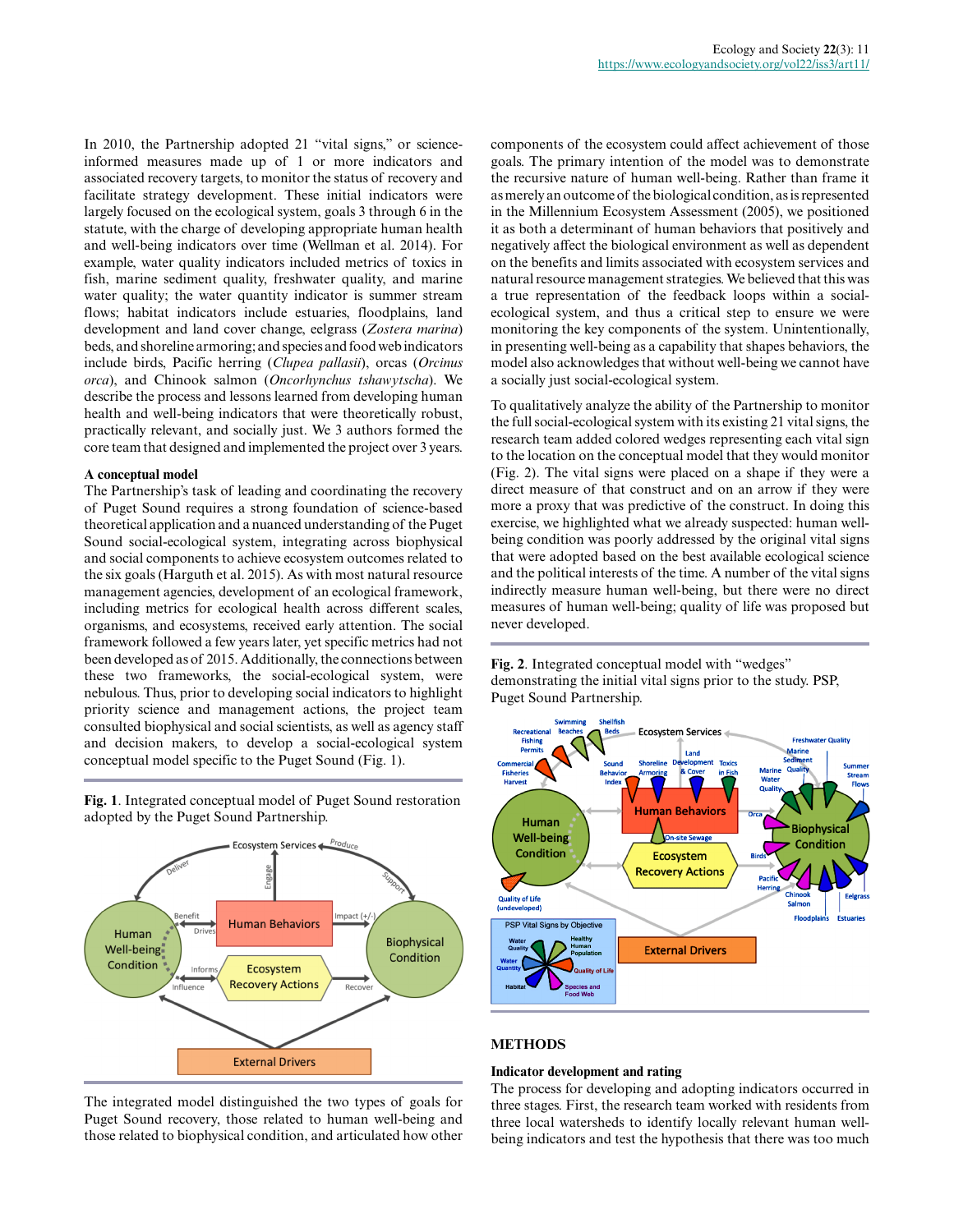| <b>Community Stakeholders</b><br><b>Decision Makers</b>      | Social Scientists                                                  |
|--------------------------------------------------------------|--------------------------------------------------------------------|
| Relevance to local human well-being                          |                                                                    |
| Relevance to regional human well-being                       | Pertinent to state and condition of regional human well-being      |
| Importance for comprehensively representing human well-being |                                                                    |
| Importance for comprehensively representing human well-being | Theoretically sound                                                |
| Relevant to management concerns                              | Responsive and sensitive to changes                                |
| Understandable by public and policy makers                   | Operationally simple                                               |
| Linkable to measurable reference points and targets          | Cost-effective                                                     |
|                                                              | High signal-to-noise ratio                                         |
|                                                              | Consistently measurable                                            |
|                                                              | Demographic, temporal, spatial variation understood and detectable |
|                                                              | Relevant to management concerns                                    |
|                                                              | Responsive and sensitive to management actions                     |
|                                                              | Understandable by public and policy makers                         |
|                                                              | Linkable to measurable reference points and targets                |

**Table 1**. Criteria used for ranking human well-being indicators by different groups.

variability to find common human well-being indicators across different settings (Biedenweg 2017). The local areas differed in social-ecological context; one had an urban center, another was an agricultural breadbasket, and the third was relatively pristine with second-home owners and generations-old resource-based communities. In each region, indicators were developed using interviews, literature review, and stakeholder workshops. Our approach to defining these indicators was focused on the psychological construct of hedonic well-being. Specifically, we asked people to consider how their natural environment contributed to their well-being, which primed participants to think about their individual states of happiness. Using a snowball sampling approach that asked interviewees to recommend someone who had very different preferences from them, we sought to balance the representation of different social groups in the conceptualizing of indicators.

Stakeholders were invited to participate in workshops based on their specialized knowledge about each of the human well-being domains that prevailed from the interviews; for example, employees from environmental and community public health departments, as well as recreation-based NGOs, provided feedback on the physical and psychological health domains; members of chambers of commerce, agriculture extension, conservation districts, and natural resource–based industries rated indicators in the economic domain; and leaders from churches and community-based organizations contributed to the social and cultural domains. Tribal members were invited to participate in all groups. Although we acknowledged that each of these individuals also held knowledge beyond their assigned domains, because of cognitive limitations we justified that each participant would only be able to focus on one group in the available time. Moreover, participants were invited to participate in whichever group they preferred, although most chose to work in a group for which they believed they held the most knowledge of data-driven evidence or broad experience. Participating stakeholders were asked to rate proposed indicators based on their relevance and importance (Table 1). We defined relevant as "meaningful to stakeholders and representative of management

priorities" and important as "providing unique added value to the existing list of indicators, rather than being redundant." The resulting indicators from the three regions were then compared for similarity. Twenty-three indicators were highly rated by stakeholders according to these criteria in at least two regions (Table 2).

Although the primary goal of the workshops was to ensure diverse representation of indicators, it was at this point that we identified the impracticality of developing a legitimate interaction for all stakeholders. For example, several rural Tea Party members refused to participate because they felt threatened by the structure of the meeting. Specifically, they disliked having four facilitators and a process that asked them to recommend metrics that the government would measure. Their preference was to eliminate government activity altogether; therefore, the entire focus of the study did not fit within their priorities. Even so, we tried to represent their and others' concerns by suggesting environmental governance indicators around trust and representation.

The second stage of our process moved from indicator development to adoption. The research team asked the Partnership decision makers (ECB and LC) to rate the 23 indicators provided by stakeholders. To facilitate this process, relevant criteria were selected from a larger list of criteria used in the adoption of marine ecological indicators in the Puget Sound and across the United States (Kurtz et al. 2001, Kershner et al. 2011; Table 1). These criteria were approved by the Partnership SP prior to eliciting responses. The proposed indicators were sent to all members of the Partnership LC (7) and ECB (27) via an online survey in which they were asked to rate each indicator on a scale of 1 to 4 for its ability to meet the 5 criteria. Sixteen members completed the ratings. For the purpose of this analysis, indicators that received a mean response of 2.5 or higher were considered high candidates.

Additionally, as part of Partnership policy, external social scientists were requested to review the indicators and the overall process to ensure the use of the best available science. As such, we maintained a parallel scientific assessment of the locally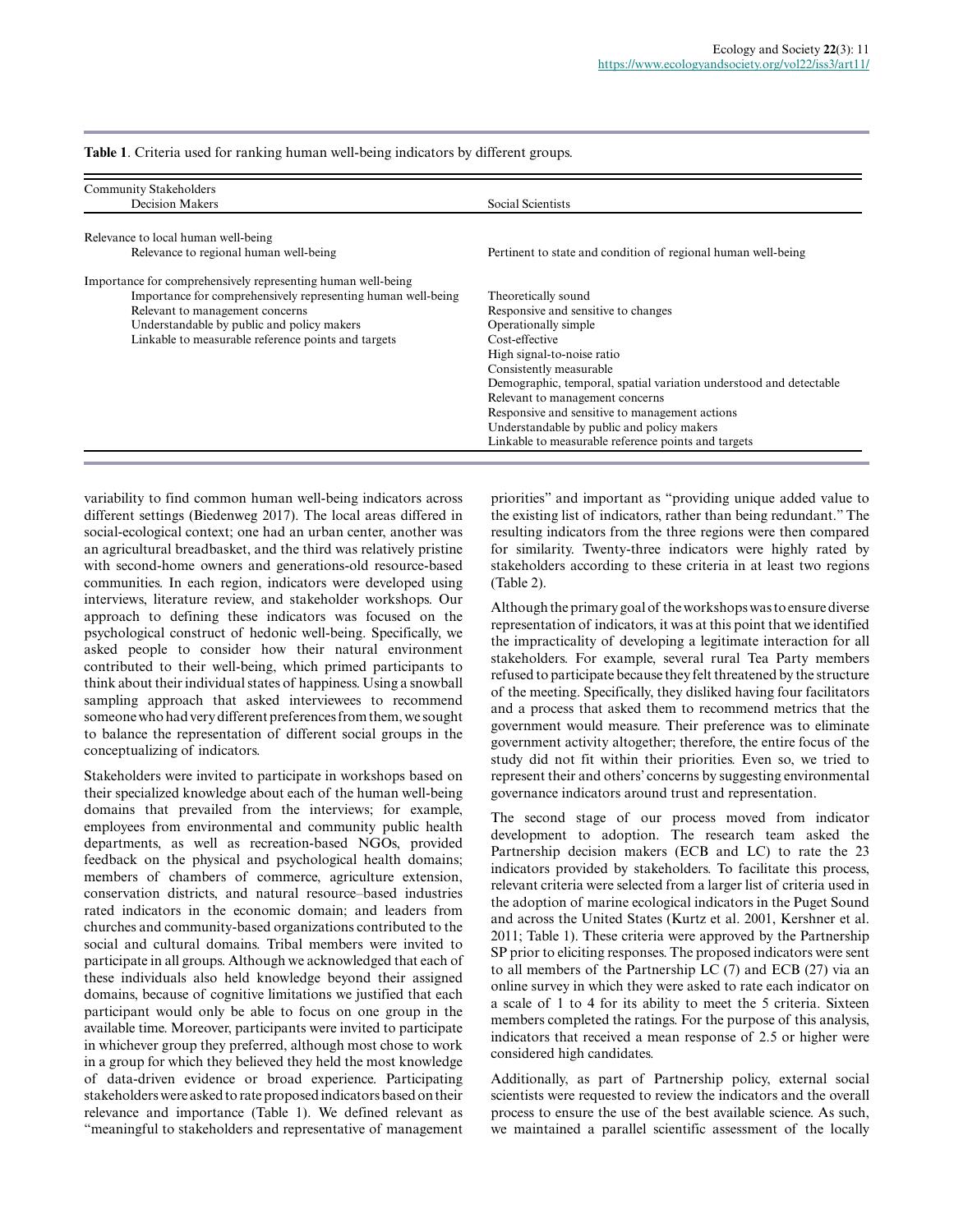**Table 2**. Prioritization of human well-being indicators across 3 stakeholder regions, social science (SS) reviewers, and decision makers. Indicators were marked for the regions when at least 2 workshop groups prioritized the indicator in the top 10 indicators. For the SS review, at least 2 out of 3 reviewers provided a "good" rating. For the decision makers, the indicator received a mean score of at least 2.5, the equivalent to a score of high or very high.

|                                                                 | Region 1<br>(top indicator in at<br>least 2 workshops) | Region 2<br>(top indicator in at<br>least 2 workshops) | Region 3<br>(top indicator in at<br>least 2 workshops) | SS Review<br>(at least 2)<br>"good"<br>ratings) | Decision-Maker<br>Review<br>(mean score at least 2.5)<br>out of 4) |
|-----------------------------------------------------------------|--------------------------------------------------------|--------------------------------------------------------|--------------------------------------------------------|-------------------------------------------------|--------------------------------------------------------------------|
| Physical                                                        |                                                        |                                                        |                                                        |                                                 |                                                                    |
| Distance from outdoor                                           | $\mathbf X$                                            |                                                        | $\mathbf X$                                            |                                                 | $\mathbf X$                                                        |
| recreation                                                      |                                                        |                                                        |                                                        |                                                 |                                                                    |
| Hours of outdoor                                                | $\mathbf X$                                            | $\mathbf X$                                            |                                                        |                                                 | $\mathbf X$                                                        |
| activity <sup>†</sup>                                           |                                                        |                                                        |                                                        |                                                 |                                                                    |
| Air quality <sup>†</sup>                                        | $\mathbf X$                                            | $\mathbf X$                                            | $\mathbf X$<br>$\mathbf X$                             | $\mathbf X$                                     | $\mathbf X$                                                        |
| Drinking water quality <sup>‡</sup>                             | $\mathbf X$<br>$\mathbf X$                             | $\mathbf X$                                            |                                                        | $\mathbf X$                                     | $\mathbf X$<br>$\mathbf X$                                         |
| Proximity to fresh food<br>Availability of                      |                                                        | $\mathbf X$                                            |                                                        |                                                 | $\mathbf X$                                                        |
| commonly harvested                                              |                                                        |                                                        |                                                        |                                                 |                                                                    |
| species <sup>†</sup>                                            |                                                        |                                                        |                                                        |                                                 |                                                                    |
| Shellfish beds <sup>†</sup>                                     | $\mathbf X$                                            | $\mathbf X$                                            |                                                        |                                                 | $\mathbf X$                                                        |
|                                                                 |                                                        |                                                        |                                                        |                                                 |                                                                    |
| Psychological                                                   |                                                        |                                                        |                                                        |                                                 |                                                                    |
| Positive connection to                                          |                                                        | $\mathbf X$                                            | $\mathbf X$                                            |                                                 | $X^{\dagger}$                                                      |
| the Puget Sound <sup>†</sup>                                    |                                                        |                                                        |                                                        |                                                 |                                                                    |
| Sense of stewardship <sup>†</sup>                               |                                                        |                                                        | $\mathbf X$                                            |                                                 | $\mathbf{X}^{\dagger}$                                             |
| Positive feelings <sup>†</sup>                                  |                                                        | $\mathbf X$                                            |                                                        |                                                 | $\textbf{X}^\dagger$                                               |
| Sense of safety                                                 | $\mathbf X$                                            |                                                        | $\mathbf X$                                            | $\mathbf X$                                     |                                                                    |
| Subjective well-being <sup>†</sup>                              |                                                        | $\mathbf X$                                            |                                                        | $\mathbf X$                                     |                                                                    |
| Social and cultural                                             |                                                        |                                                        |                                                        |                                                 |                                                                    |
| Trust in community                                              | $\mathbf X$                                            | $\mathbf X$                                            |                                                        | $\mathbf X$                                     | $\mathbf X$                                                        |
| Community cohesion:                                             |                                                        | $\mathbf X$                                            |                                                        | X                                               |                                                                    |
| frequency of activities,                                        |                                                        |                                                        |                                                        |                                                 |                                                                    |
| working with others,                                            |                                                        |                                                        |                                                        |                                                 |                                                                    |
| sharing                                                         |                                                        |                                                        |                                                        |                                                 |                                                                    |
| Participation in natural                                        | $\mathbf X$                                            | $\mathbf X$                                            | $\mathbf X$                                            |                                                 | $\mathbf X$                                                        |
| resource activities                                             |                                                        |                                                        |                                                        |                                                 |                                                                    |
| Perception of cultural                                          | $\mathbf X$                                            |                                                        |                                                        |                                                 | $\mathbf X$                                                        |
| practices <sup>†</sup>                                          |                                                        |                                                        |                                                        |                                                 |                                                                    |
| Governance                                                      |                                                        |                                                        |                                                        |                                                 |                                                                    |
| Trust in government <sup>†</sup>                                | $\mathbf X$                                            | $\mathbf X$                                            |                                                        |                                                 | $\mathbf X$                                                        |
| Perception of influence                                         | $\mathbf X$                                            |                                                        |                                                        | $\mathbf X$                                     | $\mathbf X$                                                        |
| over natural resource                                           |                                                        |                                                        |                                                        |                                                 |                                                                    |
| decisions <sup>†</sup>                                          |                                                        |                                                        |                                                        |                                                 |                                                                    |
| Decision-making                                                 | $\mathbf X$                                            |                                                        |                                                        |                                                 | X                                                                  |
| participant diversity <sup>®</sup>                              |                                                        |                                                        |                                                        |                                                 |                                                                    |
| Engagement in                                                   | $\mathbf X$                                            | $\mathbf X$                                            | $\mathbf X$                                            | $\mathbf X$                                     | $\mathbf{X}^\dagger$                                               |
| stewardship <sup>†</sup>                                        |                                                        |                                                        |                                                        |                                                 |                                                                    |
| Economic                                                        |                                                        |                                                        |                                                        |                                                 |                                                                    |
| Economic activity from                                          | $\mathbf X$                                            | $\mathbf X$                                            |                                                        | $\mathbf X$                                     | $\mathbf X$                                                        |
| natural resource                                                |                                                        |                                                        |                                                        |                                                 |                                                                    |
| industries <sup>†</sup>                                         |                                                        |                                                        |                                                        |                                                 |                                                                    |
| Living-wage jobs                                                |                                                        | $\mathbf X$                                            |                                                        | $\mathbf X$                                     | $\mathbf X$                                                        |
| Unemployment in                                                 | $\mathbf X$                                            |                                                        |                                                        | $\mathbf X$                                     |                                                                    |
| natural resource                                                |                                                        |                                                        |                                                        |                                                 |                                                                    |
| industries <sup>†</sup>                                         |                                                        |                                                        |                                                        |                                                 |                                                                    |
| $\overline{\text{[Final adopted indicator (or a version of)]}}$ |                                                        |                                                        |                                                        |                                                 |                                                                    |

Final adopted indicator (or a version of). ‡ Placeholder for future indicator.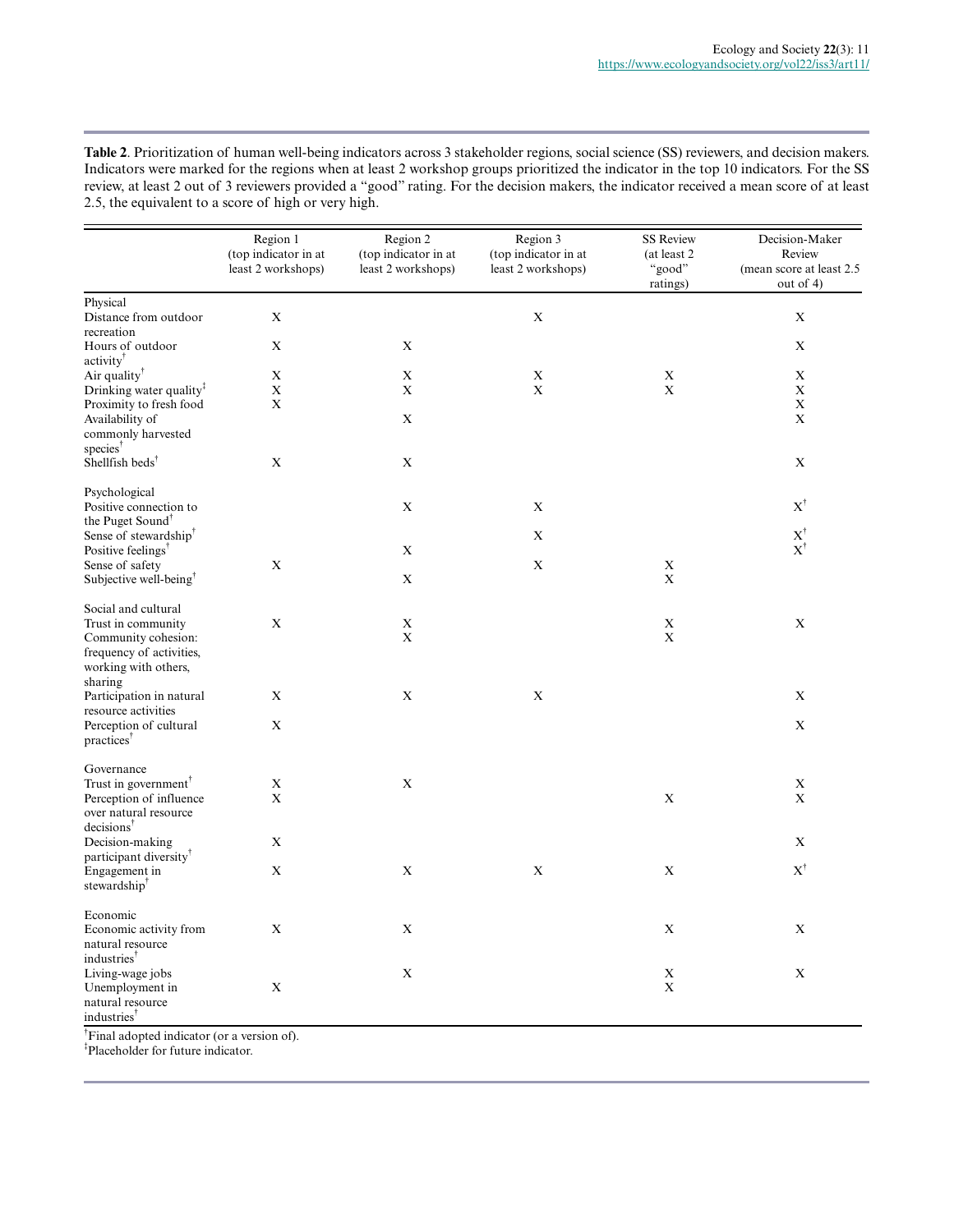| <b>Table 3.</b> Criteria for final selection of indicators. |  |  |
|-------------------------------------------------------------|--|--|
|-------------------------------------------------------------|--|--|

| Variable                                                         | Description                                                                                                                      | Treatment in Portfolio                                                                                                                                                                                                                                                                                                                                              |
|------------------------------------------------------------------|----------------------------------------------------------------------------------------------------------------------------------|---------------------------------------------------------------------------------------------------------------------------------------------------------------------------------------------------------------------------------------------------------------------------------------------------------------------------------------------------------------------|
| Evaluation variables included in summary table                   |                                                                                                                                  |                                                                                                                                                                                                                                                                                                                                                                     |
| <b>DIR</b>                                                       | Desired directional trend of indicator<br>(up, maintain; down, disputed)                                                         | Aside from economic indicators, preference was<br>given to indicators for which the desired<br>directional trend is not disputed.                                                                                                                                                                                                                                   |
| ES                                                               | Environmental sensitivity (very low, low,<br>medium, high, very high)<br>$()$ = higher uncertainty                               | A higher preference was given to indicators with<br>greater sensitivity to environmental status,<br>regardless of uncertainty.                                                                                                                                                                                                                                      |
| МS                                                               | Management sensitivity (very low, low, medium,<br>high, very high)<br>$()$ = higher uncertainty                                  | A higher preference was given to indicators with<br>greater sensitivity to management process and<br>actions, regardless of uncertainty.                                                                                                                                                                                                                            |
| <b>SSR</b>                                                       | Social science review score<br>$Y = 2$ or more "good" ratings<br>$N =$ fewer than 2 "good" ratings                               | Preference was given to indicators rated "good"<br>by 2 or more reviewers $(Y)$ .                                                                                                                                                                                                                                                                                   |
| STR <sub>1</sub>                                                 | Stakeholder review: count of reviewers scoring<br>the indicator high or very high $(n = 13)$                                     | Preference was given to indicators with 50% (7)<br>out of 13) or more high or very high ratings.                                                                                                                                                                                                                                                                    |
| STR <sub>2</sub>                                                 | Stakeholder review: average rating by reviewers<br>$(n = 13)$<br>$High = 4.0$                                                    | Preference was given to higher rated indicators.                                                                                                                                                                                                                                                                                                                    |
| DOM <sub>2</sub>                                                 | Secondary human well-being domains addressed<br>by indicators                                                                    | The portfolio aims to cover all domains with<br>either primary or secondary human well-being<br>indicators.                                                                                                                                                                                                                                                         |
| Additional evaluation variables not included in<br>summary table |                                                                                                                                  |                                                                                                                                                                                                                                                                                                                                                                     |
|                                                                  | Domain and attribute coverage by other<br>indicators<br>Existing vital sign indicator coverage of same<br>domains and attributes | The portfolio aims to cover all human well-being<br>domains with either new or existing indicators.<br>Existing vital sign indicators were given<br>preference over similar candidate indicators if<br>they both effectively addressed similar domains<br>and attributes.                                                                                           |
|                                                                  | Objective vs. subjective indicators                                                                                              | The portfolio aims to balance objective and<br>subjective indicators.                                                                                                                                                                                                                                                                                               |
|                                                                  | Criteria considered in previous science reviews of<br>candidate indicators                                                       |                                                                                                                                                                                                                                                                                                                                                                     |
|                                                                  | Spatial and demographic coverage of indicator                                                                                    | Because multiple scientific reviews of the<br>indicators had already been completed at<br>multiple points in the process, the project team<br>did not include criteria related to the spatial and<br>demographic coverage of the indicator or data<br>continuity. Demographic variability will be<br>addressed with sampling design for the relevant<br>indicators. |
|                                                                  | Data for continuous time series                                                                                                  |                                                                                                                                                                                                                                                                                                                                                                     |

derived indicators. For the social scientists, we selected 11 criteria from the same original list (Kershner et al. 2011) that were associated with the theoretical and methodological robustness of the indicator. Again, these criteria were approved by the Partnership SP for their scientific rigor prior to eliciting responses. Three social scientists with expertise in human well-being and indicators were provided the 23 indicators in an Excel spreadsheet sent via e-mail. Respondents were asked to rate each indicator by the 11 criteria using a simple yes/no/unclear scale and then provide a final overall rating of good, provisional, or unsuitable for the indicator. Indicators that were rated "good" by at least 2 of the reviewers were considered high candidates from the social scientists.

The feedback from local stakeholders, regional decision makers, and external social scientists was critical to address the diverse concerns in the region about scientific rigor, representativeness of stakeholder values, and political feasibility. We continued this interdisciplinary prioritization into stage 3: final rankings of indicators. A task force of 2 of the authors and external social scientist and 2 other Partnership employees specializing in community outreach and coordination met to select the final indicators for adoption based on the social science and decisionmaker reviews. This team was selected because of its understanding of the science behind human well-being, the process of indicator selection, and the management context of the Partnership at regional and local scales. In an attempt to standardize the task force's decision, an additional set of criteria was developed at the recommendation of the Partnership SP after seeing the decision maker and scientific reviews and contemplating how to best defend the final selection of metrics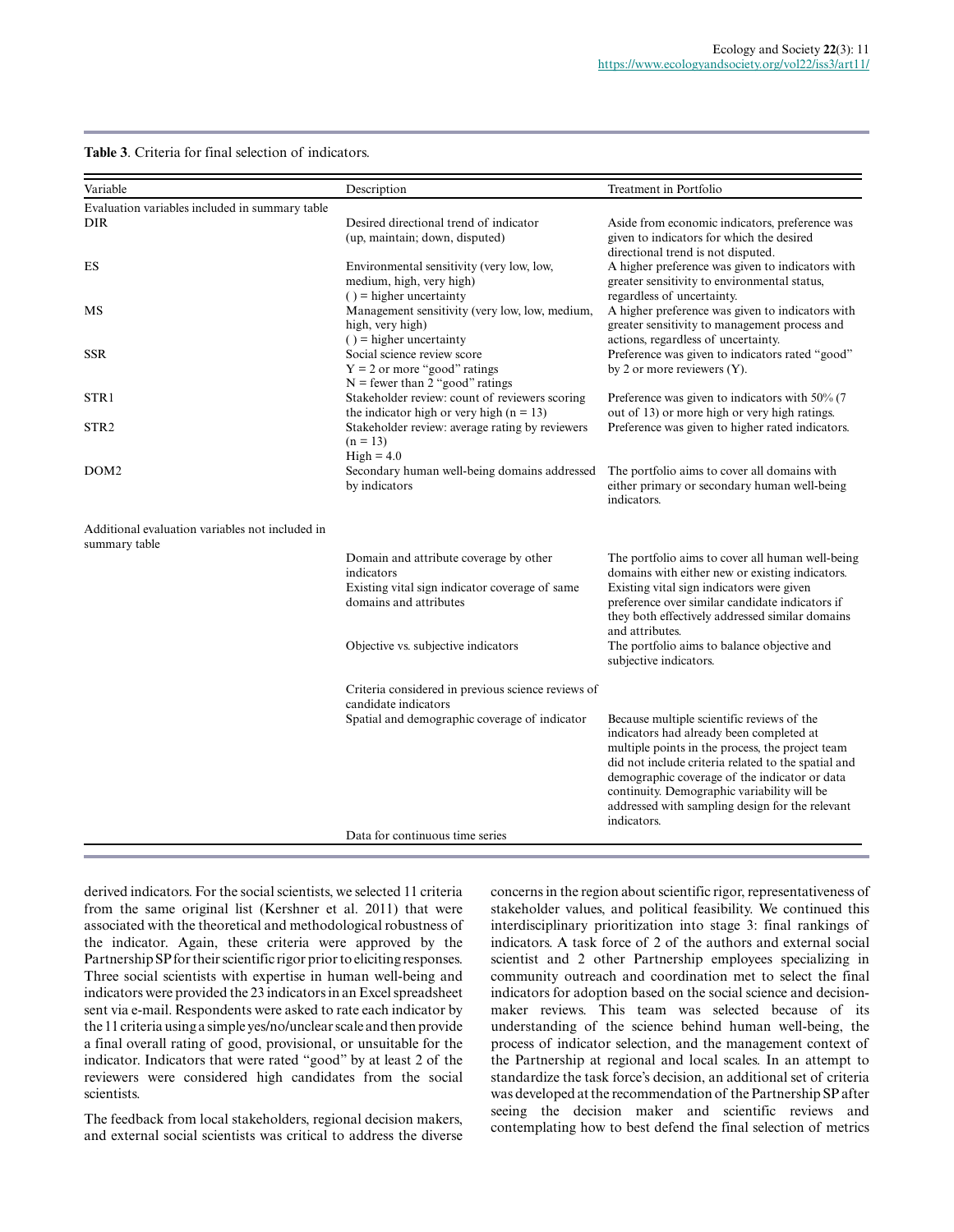

**Fig. 3**. Average scores for the 23 indicators across the 5 criteria used by decision makers. NR, natural resource.

for human well-being (Table 3). These criteria included the social science and decision-maker reviews but also considered the sensitivity of the indicator to environmental and management changes, identified through expert elicitation, the desired directional trend of the indicators, the ability of the indicators to cover all previously identified domains of human well-being, i.e., economic, cultural, psychological, social, physical, and governance, and the lack of redundancy across indicators so that the final vital signs would represent all prioritized components of ecology and human health related to the Puget Sound without double counting any constructs.

## **RESULTS**

## **Human well-being indicator preferences vary by user group**

Ten of the 23 candidate indicators were rated "good" by at least 2 of the social science reviewers (Table 2). Eight additional indicators received a combination of 1 "good" and 2 "provisional" ratings. It is worth noting that none of the indicators were rated "good" by all 3 reviewers and none of the indicators were rated "unsuitable" by more than 1 reviewer. Thus, there was no overwhelming consensus on an ideal set of well-being metrics by the social science reviewers.

Furthermore, only 1 social science reviewer completed the assessment of the 11 criteria for each indicator in addition to the overall rating. A second reviewer fully assessed the conceptual validity criteria of the indicators, i.e., theoretically sound, predictable and sensitive, and pertinent to human well-being, but not the other criteria. The third reviewer only provided an overall rating for each indicator. About an eighth of the responses to the criteria that were rated were "unclear," presumably because there

is limited history of collecting such data over time, and scientists are therefore unsure of the ability to detect variation, consistently measure the construct, or ensure that the indicator responds predictably to management practices. This is supported by the fact that the social, cultural, and psychological indicators were the ones most likely to receive an unclear rating for the criteria; these categories of indicators have been tested and monitored rarely, if at all, compared to indicators for physical health, governance, and economic vitality. That said, although the individual criteria were rated as "unclear," the overall indicator rating was frequently "good" or "provisional" based on the acknowledgement that the indicator was conceptually important and worth refining with more data.

Results from the decision makers were substantially different. Eighteen of the 23 indicators had an average rating of high from this group (Table 2). Out of the 5 criteria used to assess each indicator, progress assessment was most frequently rated less than 2.5 on a 4-point scale for all indicators except sense of stewardship, air quality days, drinking water quality, safe and healthy foods, and natural resource–based economic activity and unemployment (Fig. 3). All except for unemployment received more than a 2.5 mean rating for importance to human well-being, and only 3 indicators received scores lower than 2.5 for the relevance to management concerns, communication power, and relevance to Puget Sound criteria: trust in communities, safety in the environment, and subjective well-being. The lower ratings for these 3 criteria influenced the overall low scores for those 4 indicators. Otherwise, the decision makers generally confirmed the importance of the indicators recommended by local stakeholders, although there appeared to be some trepidation at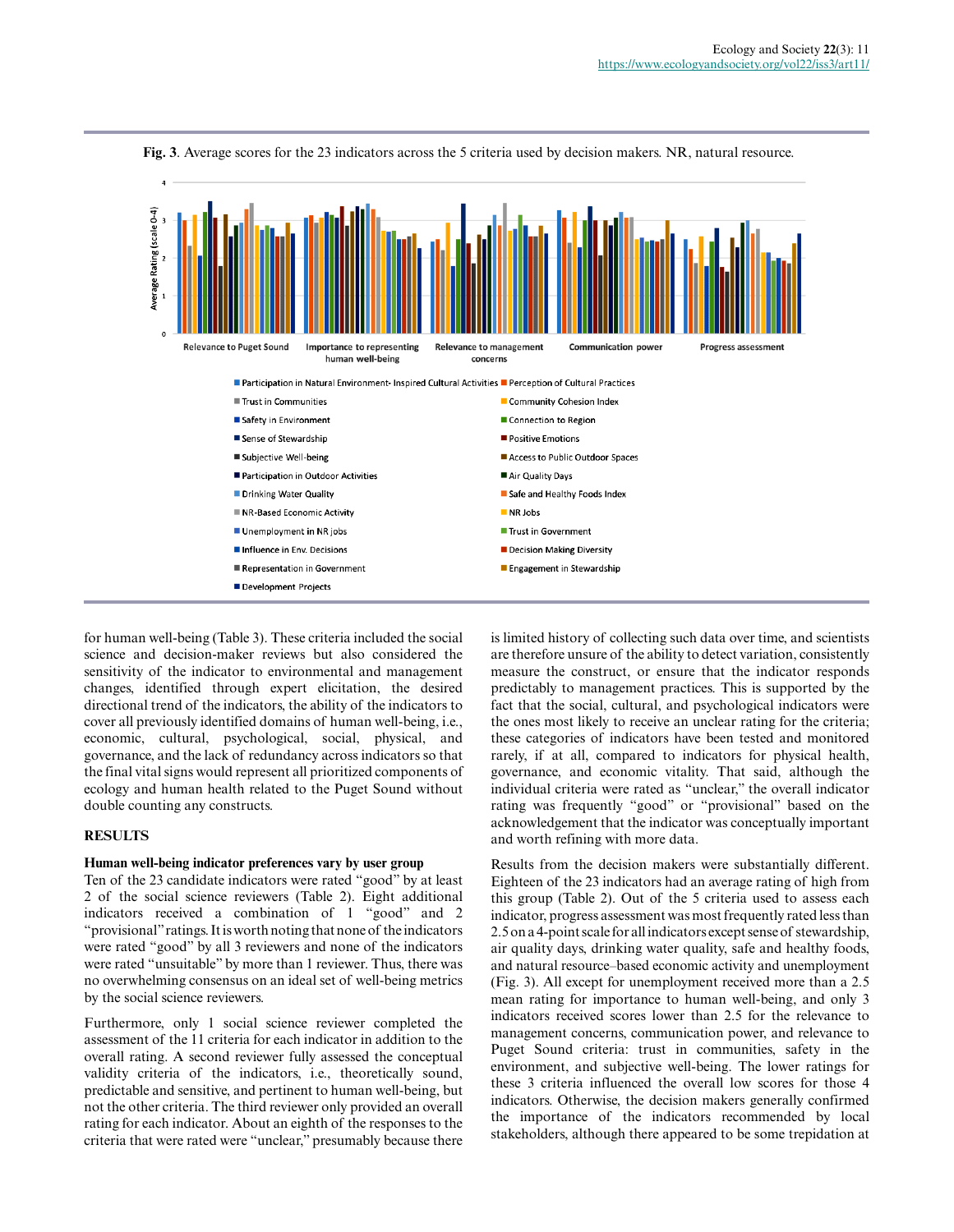the ability of those indicators to assess progress toward management goals and the ability of Partnership strategies to actually affect 4 of the proposed indicators.

Summarizing the trends from all three groups, all well-being domains had representative indicators that were ranked highly, with more indicators selected and highly ranked from the physical domain (Table 2). This is likely because the indicators for the physical domain, such as drinking water quality and air quality, are more commonly used, understood, and broadly respected as objective metrics. Although we explained to the participants that both subjective and objective metrics are critical in identifying human well-being, qualitative comments throughout the process demonstrated a discomfort with subjective metrics by several stakeholders and decision makers because they were perceived as unscientific. Additionally, because of a lack of data-based evidence, social science reviewers were unsure if all the subjective indicators would vary because of ecological or management changes.

It is also interesting to note that although social science reviewers were more selective in their high ratings (10 out of 23 as compared to 19 out of 23 for decision makers), the only 4 that were not highly rated by decision makers were highly rated by social scientists: sense of safety, subjective well-being, community cohesion, and unemployment in natural resource–based industries. This is where the authors believe that a difference in training and understanding of social indicators and their predictability of well-being was most apparent. Within the social sciences, there is evidence that subjective well-being, feeling safe, and community cohesion are not only predictors of well-being, but sometimes the very definition of it. Decision makers, however, are less likely to see these indicators as being policy relevant. Some of this is potentially because of lack of understanding of the indicator; for instance, community cohesion is a fairly scientific term that is meant to represent a social construct that is not prevalent in our daily vocabulary. Similarly, some decision makers expressed that unemployment was not an important metric because it appeared to be the inverse of employment. Psychological research shows us, however, that losing an existing position is much more impactful on one's well-being than never having the experience to begin with.

The final adopted indicators are shown in Table 2, and Figure 4 demonstrates where these fit within the integrated ecosystem conceptual model. Figure 4 differs from the original Figure 2 in the increase in metrics that directly measure human well-being as it relates to the Puget Sound natural environment. The well-being indicator selection process moved the monitoring program from focusing on 7 metrics of human health and well-being (Fig. 2) to 11 (Fig. 4). More importantly, the original 7 metrics included only 1 direct measure of well-being that was undeveloped, and the rest proxies of how ecosystems could contribute to well-being or how human behaviors were affecting the ecosystem (Fig. 2). The newly adopted metrics placed substantially greater emphasis on a diversity of direct measures of well-being related to the natural environment (Fig. 4).

## **DISCUSSION**

#### **The social justice of well-being indicators**

In selecting the indicators, the team developed a strategy that included diverse stakeholders and allowed them to use criteria specific to their interests. Although not the theoretical foundation for the work, nor explicitly stated as the goal of the process, the project essentially followed three aspects of pluralistic social justice: the recognition of diverse stakeholders, the participation of diverse stakeholders, and the commitment to protecting those who are least responsible and most likely to be affected by a decision (Edwards et al. 2016). In the dialogue around social justice, experts often talk about the approaches to decision making as "bottom-up," i.e., local stakeholder driven, versus "top-down," i.e., driven by those with more power, with the assumption that bottom-up approaches are more socially just because they respect the perspectives of those who will benefit from or experience harm because of a decision (Schlosberg 2007). In the development of human well-being indicators for Puget Sound, we equally weighed both bottom-up, i.e., local stakeholders, and top-down, i.e., scientists and decision makers, preferences. Our data demonstrate that had we not done so, we would have had a different set of indicators. If we had solely allowed decision makers to choose indicators, for example, we would not have had metrics of subjective well-being or unemployment in natural resource industries, metrics that were considered important by local stakeholders and scientists. If we had relied entirely on social science perspectives, we would have had very few physical and psychological metrics that currently speak to local stakeholders and regional decision makers. The fact that decision makers largely mirrored stakeholders in their assessment, however, is confounded by the fact that they were responding to stakeholder preferences rather than providing feedback on an identical set of indicators in a parallel process.

**Fig. 4**. Final representation of Puget Sound vital signs, including more direct metrics associated with human wellbeing. PSP, Puget Sound Partnership.



An analysis of the original and final conceptual models allows us to explore potential bias in stakeholder-driven versus decision maker–driven indicators. Although the Partnership is tasked with recovery of the Puget Sound for both human and ecological benefits, the early vital signs represented a distinct bias toward indicators of ecological health over human well-being (Fig. 2). In addition to the gaps this leaves in monitoring the social-ecological system, it had the potential to exacerbate social justice issues. The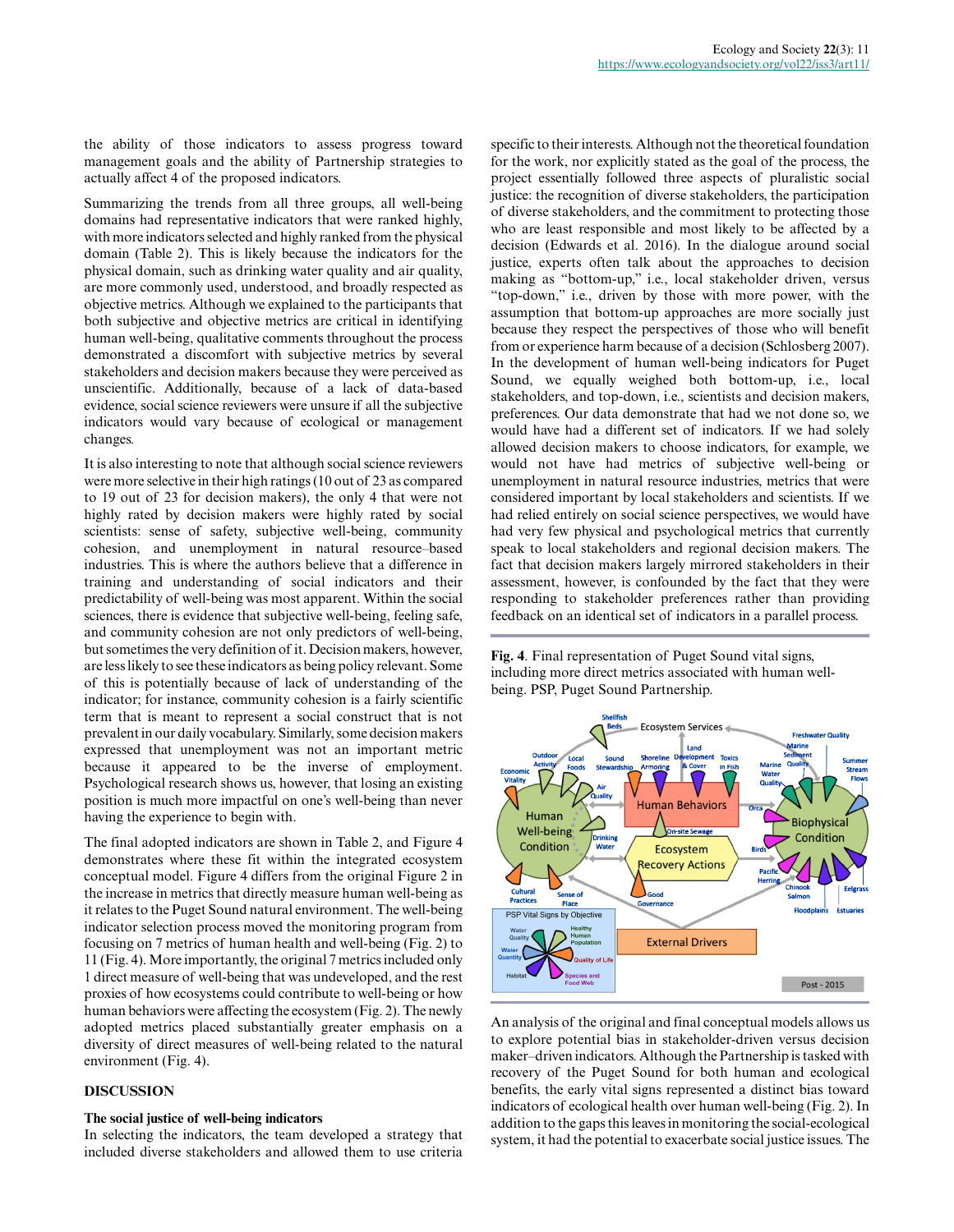vital signs are used to identify restoration strategies; by developing strategies solely targeted toward ecological vital signs, such as Chinook salmon populations, there is a risk of disproportionately harming human communities because of their diverse interactions with the salmon. For example, if decision makers decided that the best strategy to increase Chinook salmon populations was to place a moratorium on Chinook fishing, Native American populations would suffer substantially more because of their social, cultural, economic, and psychological ties to the fish than populations that either have no well-being connected to the fish or are only connected to Chinook through recreational or economic benefits.

One of the first steps to enhancing social justice is to make sure all relevant stakeholders have an opportunity to participate in framing decisions. The project placed substantial effort in inviting individuals representing a wide range of values, including Native Americans, conservationists, agricultural interests, economic developers, and members of the political Tea Party movement, among others. Taking each of these local perspectives into consideration was not simply to ensure the fair distribution of benefits and consequences, but also to recognize and include the individuals in the moral and political community (Schlosberg 2007, Martin et al. 2016). A second way that social justice can be affected is through the final selection of indicators. The consideration of scientific, local, and regional preferences was an attempt at a more just process. This focus, for example, resulted in a brief negotiation to name one of the vital signs "sense of place" because it had the power to communicate to the general public, even though not all indicators of this vital sign match the academic definition of "sense of place." Finally, social justice can be influenced in how the data for indicators are collected and reported. Although the project has not completed this stage, we have outlined socially just mechanisms for doing this, including using multimodal survey tools, such as online public surveys with mail and electronic recruitment to ensure representation across age groups and in-person surveys with tribal communities, and reporting all data disaggregated by different stakeholder groups rather than overall regional means. For example, in the Puget Sound, rural residents and Native Americans are a small portion of the population with particularly tight connections to the natural environment that are substantially affected by recovery strategies. If we were to report only the average trends for wellbeing indicators across the entire population, we might inadvertently hide the fact that these groups are being negatively affected, although the rest of the human population is thriving.

Although we placed explicit effort in including all stakeholders, we still did not meet the needs of all interests. Meetings with members of the Tea Party, for example, demonstrated that although we came to understand their preferences associated with the natural environment, as soon as those preferences were translated into indicators for monitoring we digressed from their most important positions: self-reliance and no government. Similarly, there were many individuals who were not comfortable with or empowered by the opportunity to engage in workshops or interviews. We limited our project to these tools for the purposes of replication and timeliness but recognize that as a result our interests were misaligned. Finally, although we invited Native American citizens to participate in the workshops, we only had three individuals accept. Although this is demographically

proportionate to the Puget Sound population, we felt it was disproportionate in terms of actual reliance on the Puget Sound to contribute to well-being. As such, we communicated with a scientist on a separate but similar project who had identified metrics of indigenous definitions of health, the majority of which were directly tied to the natural environment. The findings of the indigenous project were taken into consideration in the wording of indicators provided to the social scientists and decision makers. In sum, although it is unlikely to meet the needs of all stakeholders, there were several opportunities to explicitly attempt to do so.

## **Competing values in policy-driven research**

The process of doing policy-driven research, not just policyrelevant research, required reconciling the competing preferences of scientists, decision makers, and the community throughout the project. For example, the research team had to juggle the needs of social science to maintain anonymity of respondents for their protection and the validity of data, whereas decision makers valued a public participation process based on transparency and trust. This played out when, for example, decision makers wanted to know the names of community members who participated in the process, ostensibly to validate the results through their personal assessment of the respondents. This was managed by reporting the organizations from which we had invited participants, but not the names of individuals. In a similar vein, there was a real need to meet regularly with the three governing bodies of the Partnership to make sure that everyone stayed informed and had the opportunity to provide feedback. This required a substantial amount of time that is not valued within the academic sector, but without it, the entire feasibility of the adoption process and ultimate use of adopted indicators to inform management decisions would have been threatened. For example, one key regional stakeholder was unfortunately not included throughout the process because of information error on the part of the research team. Once the final indicators were recommended for adoption after three years of work, this stakeholder saw the results and quickly picked up the phone to protest the process and its results. We were fortunately able to mediate the situation through dialogue.

Finally, several studies have noted that the different priorities of social science and policy result in different timelines and emphases in process (Vogel et al. 2007, Young et al. 2014). Social science processes are often slow and focused, ensuring the most rigorous study design and cautious interpretation of results, whereas the policy process is often responsive to immediate public needs, limiting the amount of time for exact specificity. This was a rare project where an academic scientist and agency staff worked together throughout the research and development process. While the scientist was carefully planning and executing data collection, the policy partners regularly led conversations focused on the long-term public funding of data collection based on the project's results. Because the project was defined by the actual political context and the topic was salient to the environmental social sciences, our results were clearly relevant to all partners.

## **CONCLUSION**

We addressed two questions: (1) How can we integrate local, scientific, and political priorities when selecting indicators of wellbeing? (2) What does the selection of well-being indicators have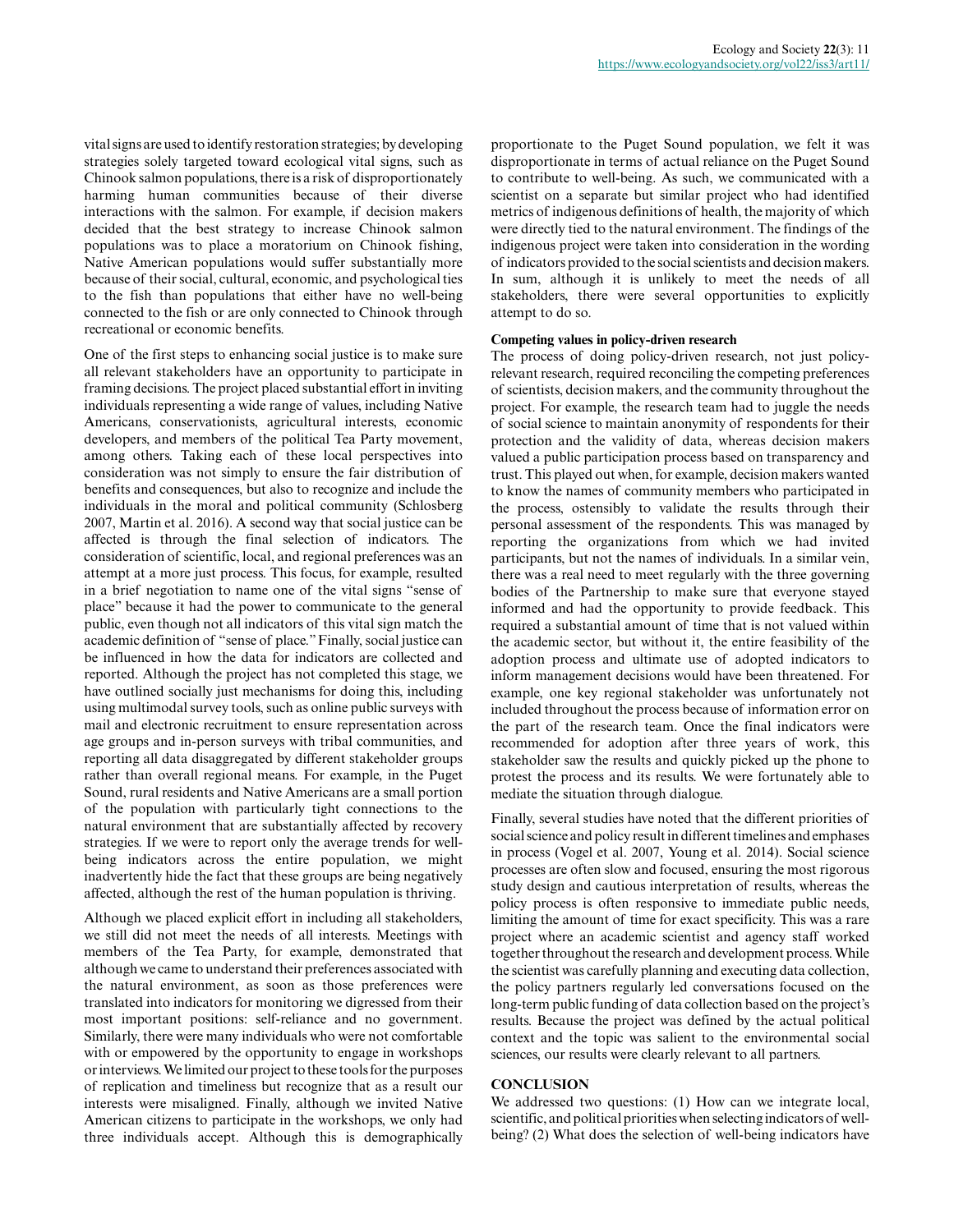to do with social justice? The *Methods* and *Results* provide an example for the first question based on Puget Sound restoration. For the second question, although not the explicit guiding goal, the authors felt that the Puget Sound well-being indicator selection process demonstrated a pluralistic approach to promoting environmental justice. The inclusion of scientists, decision makers, and the public in the identification and selection of indicators enabled a participatory approach in line with the capabilities framework. Specifically, diverse groups were recognized and asked to participate. Additionally, the commitment to different types of metrics, including quantitative and qualitative measures of subjective satisfaction; access to material needs such as local foods and economic benefits; and the ability to engage meaningfully in environmental governance provide the foundation to continually measure well-being in a way that is consistent with Sen's pluralistic definition of well-being. Finally, when monitoring and interpreting metrics of well-being, the Partnership staff plan to disaggregate the data for vulnerable groups, ensuring an equity-based approach to well-being reporting. Perhaps inadvertently, the Partnership well-being indicator development process provides an example for integrating well-being in environmental restoration in a socially just way. That said, although it is the Partnership's goal to protect individual rights when making management priorities, it is still unclear how compromises will be made when data demonstrate clear conflict between the preferences of different groups. The future endeavor of this team is to maintain transparency and pluralism throughout the restoration process.

*Responses to this article can be read online at:* [http://www.ecologyandsociety.org/issues/responses.](http://www.ecologyandsociety.org/issues/responses.php/9424) [php/9424](http://www.ecologyandsociety.org/issues/responses.php/9424)

## **Acknowledgments:**

*Funding for this research was provided by NSF grant #1215886, the Puget Sound Institute at University of Washington Tacoma, Bonneville Environmental Foundation, the Hood Canal Coordinating Council, and the Puget Sound Partnership with EPA funding. We thank all the participants from the three regions for contributing their time in the interviews, workshops, and presentations of results. A. Hanein assisted with project design, implementation, and workshop facilitation. J. Horowitz, S. Vynne, K. Nelson, B. Le-May, J. Arnold, R. Warren, T. Webler, K. Stavros, M. Ruff, and L. Kintner facilitated workshop groups. S. Brewer, B. Peterson, M. Personious, S. Redmond, and D. Ward provided valuable feedback on recruitment and making the research process applicable to the policy process.*

## **LITERATURE CITED**

Amberson, S., K. Biedenweg, J. James, and P. Christie. 2016. "The heartbeat of our people": identifying and measuring how salmon influences Quinault tribal well-being. *Society and Natural Resources* 29(12):1389-1404. [http://dx.doi.org/10.1080/0894192](http://dx.doi.org/10.1080%2F08941920.2016.1180727) [0.2016.1180727](http://dx.doi.org/10.1080%2F08941920.2016.1180727) 

Ban, N. C., M. Mills, J. Tam, C. C. Hicks, S. Klain, N. Stoeckl, M. C. Bottrill, J. Levine, R. L. Pressey, T. Satterfield, and K. M. A. Chan. 2013. A social–ecological approach to conservation planning: embedding social considerations. *Frontiers in Ecology and the Environment* 11(4):194-202. [http://dx.doi.org/10.1890/110205](http://dx.doi.org/10.1890%2F110205) 

Beyer, J. M., and H. M. Trice. 1982. The utilization process: a conceptual framework and synthesis of empirical findings. *Administrative Science Quarterly* 27:591-622. [http://dx.doi.](http://dx.doi.org/10.2307%2F2392533) [org/10.2307/2392533](http://dx.doi.org/10.2307%2F2392533) 

Biedenweg, K. 2017. A comparative study of human wellbeing indicators across three Puget Sound regions. *Society and Natural Resources* 30:362-376. [http://dx.doi.org/10.1080/08941920.2016.1209606](http://dx.doi.org/10.1080%2F08941920.2016.1209606)

Biedenweg, K., A. Hanein, K. Nelson, K. Stiles, K. Wellman, J. Horowitz, and S. Vynne. 2014. Developing human wellbeing indicators in the Puget Sound: focusing on the watershed scale. *Coastal Management* 42:374-390. [https://doi.org/10.1080/08920](https://doi.org/10.1080/08920753.2014.923136) [753.2014.923136](https://doi.org/10.1080/08920753.2014.923136)

Biedenweg, K., K. Stiles, and K. Wellman. 2016. A holistic framework for identifying human wellbeing indicators for marine policy. *Marine Policy* 64:31-37. [http://dx.doi.org/10.1016/j.](http://dx.doi.org/10.1016%2Fj.marpol.2015.11.002) [marpol.2015.11.002](http://dx.doi.org/10.1016%2Fj.marpol.2015.11.002) 

Cash, D. W., J. C. Borck, A. G. Patt. 2006. Countering the loadingdock approach to linking science and decision-making. *Science, Technology, and Human Values* 31(4):465-494. [http://dx.doi.](http://dx.doi.org/10.1177%2F0162243906287547) [org/10.1177/0162243906287547](http://dx.doi.org/10.1177%2F0162243906287547)

Cash D. W., W. C. Clark, F. Alcock, N. M. Dickson, N. Eckley, D. H. Guston, J. Jäger, and R. B. Mitchell. 2003. Knowledge systems for sustainable development. *Proceedings of the National Academy of Sciences of the United States of America* 100 (14):8086-8091. [http://dx.doi.org/10.1073/pnas.1231332100](http://dx.doi.org/10.1073%2Fpnas.1231332100)

Collins, S. L., S. R. Carpenter, S. M. Swinton, D. E. Orenstein, D. L. Childers, T. L. Gragson, N. B. Grimm, J. M. Grove, S. L. Harlan, J. P. Kaye, A. K. Knapp, G. P. Kofinas, J. J. Magnuson, W. H. McDowell, J. M. Melack, L. A. Ogden, G. P. Robertson, M. D. Smith, and A. C. Whitmer. 2011. An integrated conceptual framework for long-term social–ecological research. *Frontiers in Ecology and the Environment* 9(6):351-357. [http://dx.doi.](http://dx.doi.org/10.1890%2F100068) [org/10.1890/100068](http://dx.doi.org/10.1890%2F100068)

Daily, G. 1997. *Nature's services: societal dependence on natural ecosystems*. Island, Washington, D.C., USA.

Diener, E., and E. Suh. 1997. Measuring quality of life: economic, social and subjective indicators. *Social Indicators Research* 40 (1-2):189-216. [http://dx.doi.org/10.1023/A:1006859511756](http://dx.doi.org/10.1023%2FA%3A1006859511756)

Donatuto, J. L., T. A. Satterfield, and R. Gregory. 2011. Poisoning the body to nourish the soul: prioritising health risks and impacts in a Native American community. *Health, Risk and Society* 13 (2):103-127. <https://doi.org/10.1080/13698575.2011.556186>

Edwards, G. A. S., L. Reid, and C. Hunter. 2016. Environmental justice, capabilities, and the theorization of well-being. *Progress in Human Geography* 40:754-769. [http://dx.doi.org/10.1177/030](http://dx.doi.org/10.1177%2F0309132515620850) [9132515620850](http://dx.doi.org/10.1177%2F0309132515620850) 

Harguth, H., K. Stiles, K. Biedenweg, S. Redman, and S. O'Neill. 2015. *Integrated conceptual model for ecosystem recovery*. Puget Sound Partnership technical memorandum. Puget Sound Partnership, Tacoma, Washington, USA.